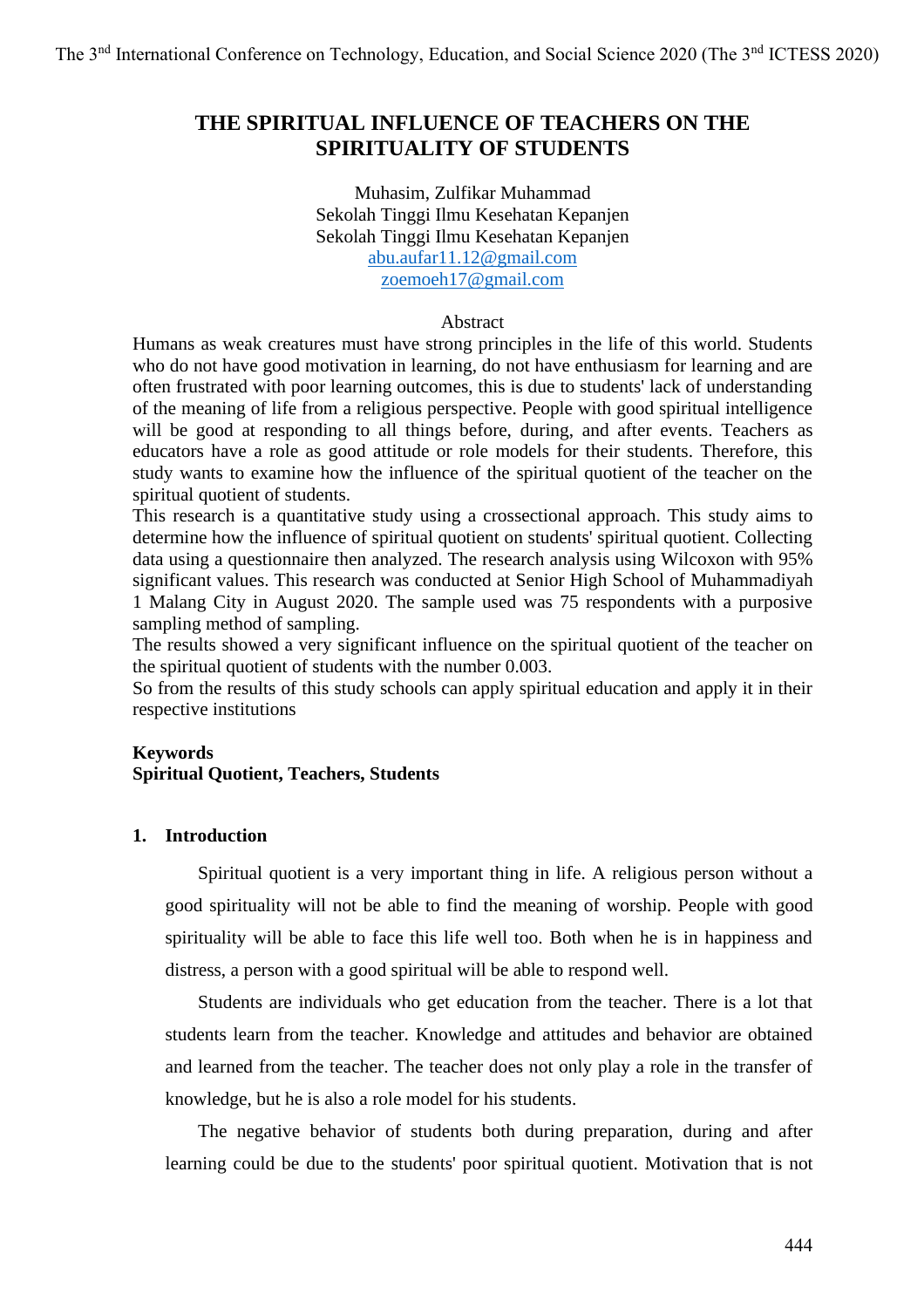right at the beginning of learning has a lazy nature during learning, cheating on exams and wrong in responding to the learning results can be due to the lack of a student's spiritual quotient.

According to (Fanny Rofalina, 2015) in the survey results report noted that the highest student motivation is due to ideals while learning is fun to be the lowest level. Whereas fun learning is a motivation that has high autonomy which does not require external control. During the lesson it was also conveyed that most students do in class is pay attention to the teacher. Meanwhile, students who pay attention and focus on small learning. There are also students who play games and fall asleep.

Ifa Misbach (Ifa Misbach, 2013) said delivering 75% of students cheating on national exams. This is very unfortunate, how education should create a generation that is smart intellectually and emotionally stable but has negative behavior.

Attitudes towards learning outcomes such as report card scores and national exams are often exaggerated out of the emotional quotient and spiritual quotient. Those who graduate often hold convoys on the road wearing colored clothes with paint, driving without maintaining safety without a helmet. Meanwhile, many who did not pass were stressed and some even committed suicide.

Teachers as teachers, educators for their students should have the competencies needed to become an educator. Not only qualified science, but attitudes and behavior must also be good so that they can be used as role models by their students.

Teachers have an important role in instilling students' spiritual quotient. The spiritual quotient from teachers to students can be obtained from lessons, lectures and others. But the most effective learning is behavioral learning.

# **2. Spiritual Quotient Concept**

According to Ary Ginanjar Agustian in (Utami, 2016), the spiritual quotient is the main basis for increasing intelligence quotient (IQ) and emotional Quotient (EQ). Without a spiritual quotient, the intelligent quotient and emotional quotient will be weighed and meaningless. This means that both IQ and EQ must be given the spirit of SQ so that they both have a good meaning.

According to Ary Ginanjar also in (Muhasim, 2018), said that SQ is the implementation of Islamic faith and Ihsan simultaneously. A person who has a good spiritual quotient will be able to implement the Islamic faith and ihsan in a good and balanced manner.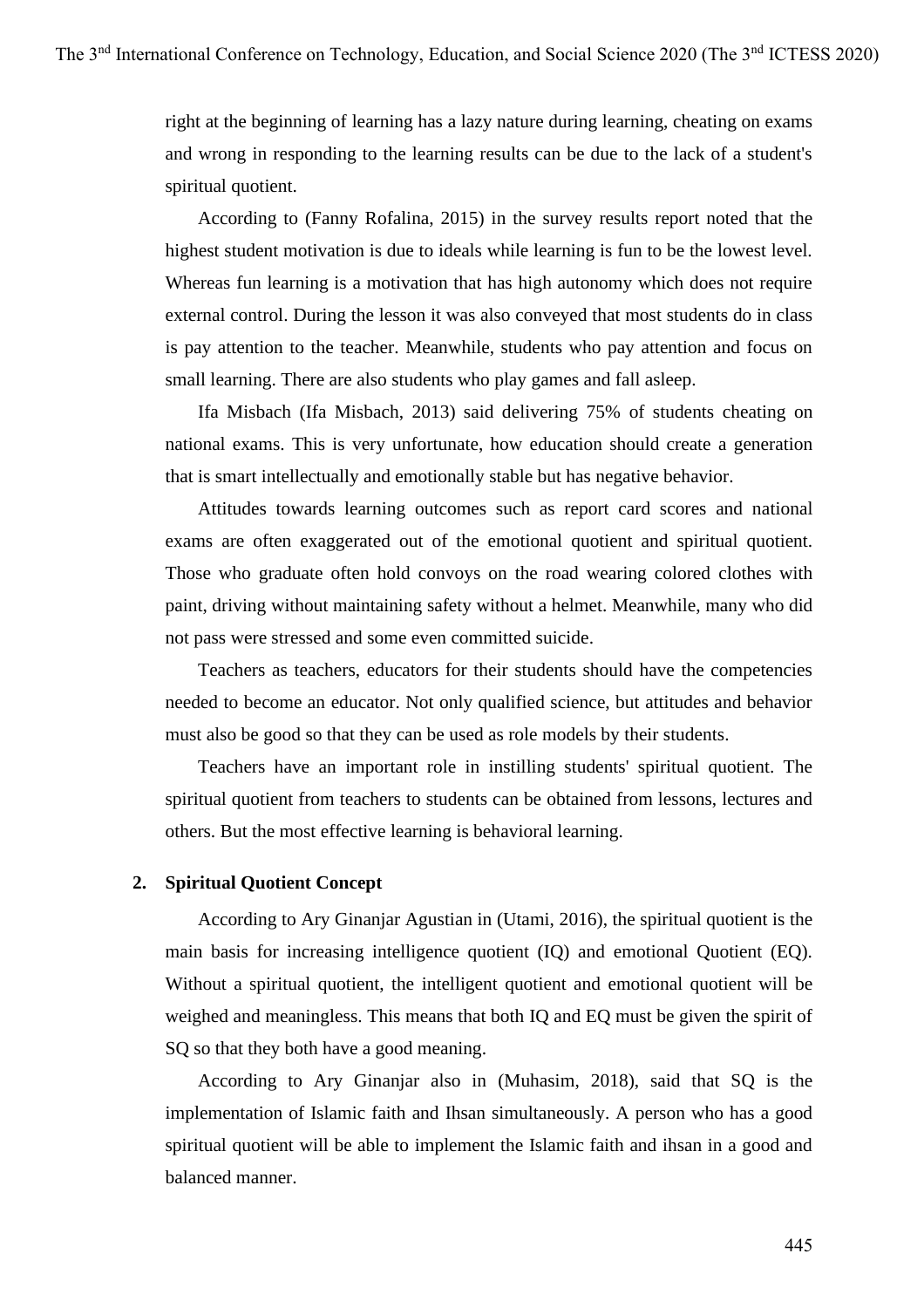Islam is often defined in the legal system of laws that exist in Islam. Such as wajib (actions which if done will get reward and if abandoned will get torment), sunnah (An action which when done gets reward, and if it is abandoned does not get torture), halal (all objects or activities that are permitted to be used or carried out, in Islam), makruh (An act which if abandoned gets reward, and if done does not receive punishment) and haram (An act which if abandoned will receive a reward, and if done will be subject to punishment) law.

The daily habits of "*mukallaf"(* Muslims who are subject to obligations or orders and stay away from religious prohibitions) has consequences for the five syar'I (rules or regulations that Allah commands His servants laws. The habits of "*mukallaf"* are subject to several things, including worship, marriage, daily life, and crime. More specifically, the word Islam refers to individual religiosity.

Meanwhile, faith (Naila Farah, 2012) is a person's belief in the unseen. There are 6 pillars in faith. The role of faith in Allah SWT, the second is faith in Allah's angels, the third is faith in Allah's books, the fourth is faith in Allah's messengers, the fifth is faith in the Last Day and the six is faith in Allah's qodlo (provisions, decisions, implementation) and qodar (size or consideration).

Whereas ihsan is an act as if he sees Allah SWT or feels that he is seen by Allah SWT. This Ihsan has high strength in supporting the way of doing good deeds and believing in Allah SWT. Because with the application of ihsan in everyday life, people will have good motivation to do well.

Teachers (Dwi Anjarini, 2018) have a very dominant role in learning success. Teachers are also according to (Supurkanin, 2015) as guides on students' journey in achieving success in learning to reach their goals as successful human beings both in the world and in the hereafter.

The teacher as a guide for the journey in success, he has things that must be had. Besides competence in knowledge, emotionally and spiritually must also be mastered. As stated by Ari Ginanjar in (Trihandini, 2005), it is said that intelligence has a 20% effect on a person's success, the emotional quotient has 80%. Meanwhile, if someone wants to reach the peak of the achievement so he must have a good spiritual quotient.

#### **3. Research Methods**

This research uses a correlational method with a cross-sectional approach, namely measuring with variables at certain times. The dependent variable in this study is the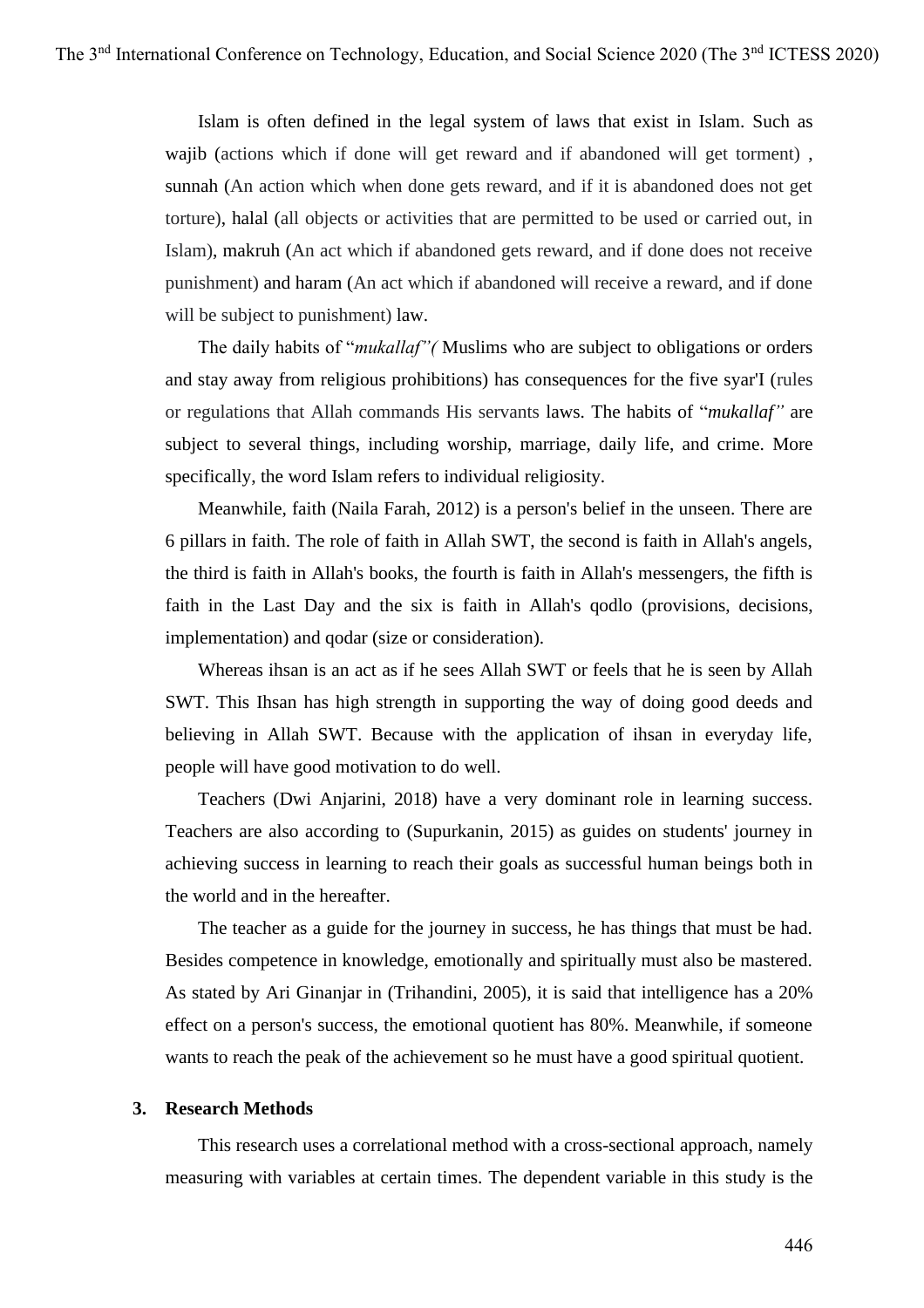Spiritual Quotient of teachers. The independent variable is the student's spiritual quotient

## **3.1. Time and Place**

This research was conducted in August 2020. The research site of Senior High School of Muhammadiyah 1 Malang City

## **3.2. Population and Sampling**

The population in this study was Senior High School of Muhammadiyah I Malang City. The sample used was 75 people. The sampling technique used purposive sampling.

#### **3.3. data collection technique and data analysis**

The group carried out measurements related to their Spiritual Quotient. Furthermore, data analysis will be carried out to see the effect of the teacher's Spiritual Quotient on students' Spiritual Quotient based on its significance with a different test analysis using the Wilcoxon statistical test with a significance (Suprihatin, 2015)level of 95%.

#### **4. Result and Discussion**

#### **4.1. Result**

Senior High School of Muhammadiyah 1 Malang City is a school under the Muhammadiyah Boarding School foundation. Located at Brigadier General Slamet riyadi street No. 134 Klojen, Malang City. This school has an Islamic Vision, Character, Excellence, Creative, and caring to kids. The school which is led by Mrs. Dra. Umi Mafrukhah also pays attention to the Spiritual quotient of both teachers and students.

After being given the questionnaire, the results of the research were as follows: 75 respondents filled out a questionnaire which was conducted online via Google form with the characteristics of the respondents as follows of the gender of the respondents, 35 people were male, and as many as 40 were female, as follows:

Tabel 3.1 the characteristic of respondents based on gender No Gender Total Percent 1 Male 35 people 46.7 %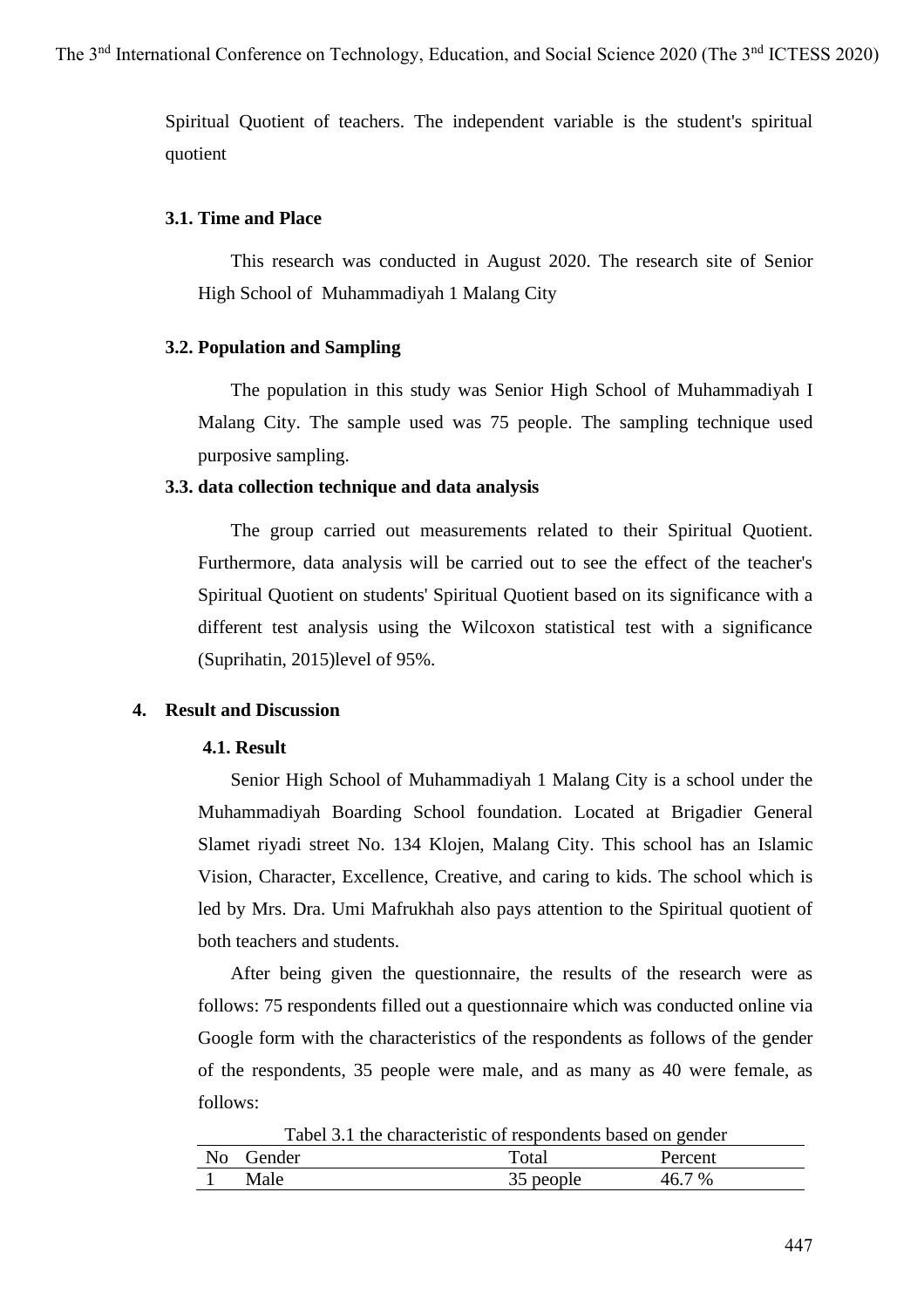| ⌒ | Female      | people<br>π∪ | $3\%$<br>53.3<br>JJ.J |
|---|-------------|--------------|-----------------------|
|   | T.<br>Total | people<br>ັ  | 100 %                 |

The characteristics of respondents based on position in Senior High School of Muhammadiyah 1 Malang are as follows; a total of 21 people are teachers, employees or education personnel at SMA Muhammadiyah 1 Malang. Meanwhile, 54 were students of SMA Muhammadiyah 1 Malang City. The characteristics of respondents based on position at SMA Muhammadiyah 1 Malang are listed in the following table:

|                | Tabel 3.1 the characteristic of respondents based on position |           |         |
|----------------|---------------------------------------------------------------|-----------|---------|
| N <sub>0</sub> | Gender                                                        | Total     | Percent |
|                | Teacher                                                       | 21 people | 28 %    |
|                | <b>Students</b>                                               | 54 people | 72 %    |
|                | Total                                                         | 75 people | $100\%$ |

Furthermore, the characteristics of respondents based on age are as follows, respondents with an age range between 15-25 years are: 54 people, 9 people between 26-35 years old, 3 people aged between 36-45 years, age range between 46-55 Years as many as 4 people and the range 56-65 years as many as 5 people. Data on the characteristics of respondents by age as shown in the following table:

| Tworr 3.3 The enargement of respondence eased on age |               |             |         |  |  |
|------------------------------------------------------|---------------|-------------|---------|--|--|
| N <sub>o</sub>                                       | Age           | Total       | Percent |  |  |
|                                                      | $15-25$ Years | 54 People   | 72 %    |  |  |
|                                                      | 26-35 Years   | People<br>9 | 12 %    |  |  |
| 3                                                    | 36-45 Years   | People      | 4 %     |  |  |
|                                                      | 46-55 Years   | People      | 5.3 %   |  |  |
|                                                      | 56-65 Years   | People      | 6.7 %   |  |  |
| Total                                                |               | 75 People   | 100 %   |  |  |

Tabel 3.3 The characteristic of respondents based on age

The results of the research related to the measurement of the influence of the spiritual quotient on community resilience at Senior High School of Muhammadiyah 1 Malang City after data tabulation and data analysis using Wilcoxon found the following results: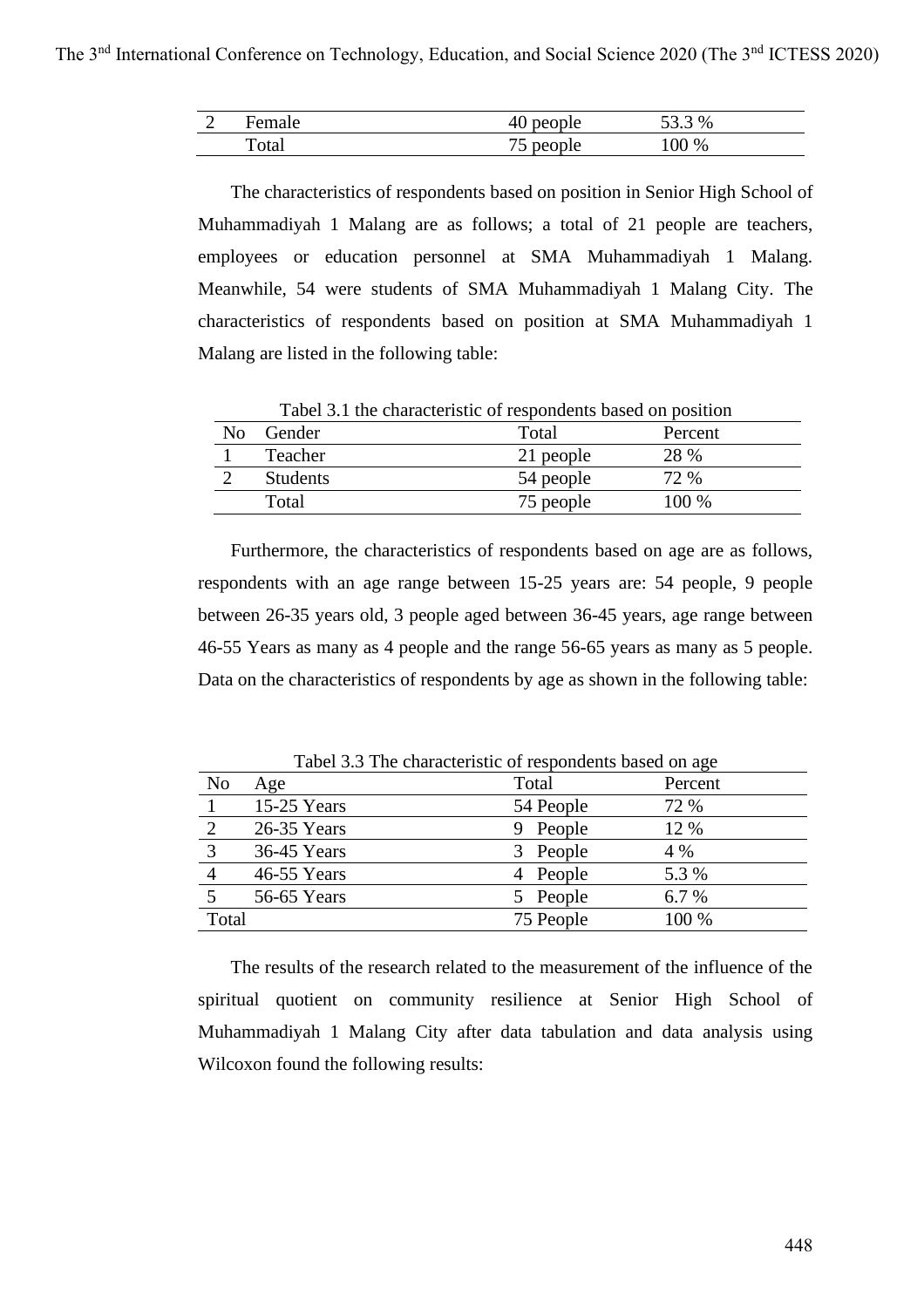

Based on the results of the Wilcoxon Signed Rank Test calculation, the Z value obtained is -2,731 with a p value (Asymp.Sig 2 tailed) of 0.003 which is less than the critical research limit of 0.05 so that the hypothesis decision is to accept H1 or which means that there is an influence which is significant between the spiritual quotient of the teacher and the spiritual quotient of students.

## **4.2. Discussion**

The results showed that there was a very significant influence on the spiritual quotient of the teacher on students' spiritual quotient. This is in accordance with the theory that teachers become educators which means not only providing knowledge (knowledge) but also affective and psychomotor.

Teachers are not only teachers who provide knowledge to their students. However, he is also an educator who teaches affective and psychomotor. He became a role model for his students. What the teacher does is a source of learning for students.

Teacher's spiritual quotient has a very significant effect on students' spiritual quotient. This is because the teacher is a role model for their students. As a role model, the teacher must provide good attitude to his students. Teacher must have a good personality, and stay away from bad personality traits so that students are able to imitate the teacher's behavior well too.

## **5. Conclusions and suggestions**

The spiritual quotient of the teacher has a significant effect on the spiritual quotient of students. Therefore, the teacher should be able to provide god attitude in their spiritual quotient so that students can imitate it well.